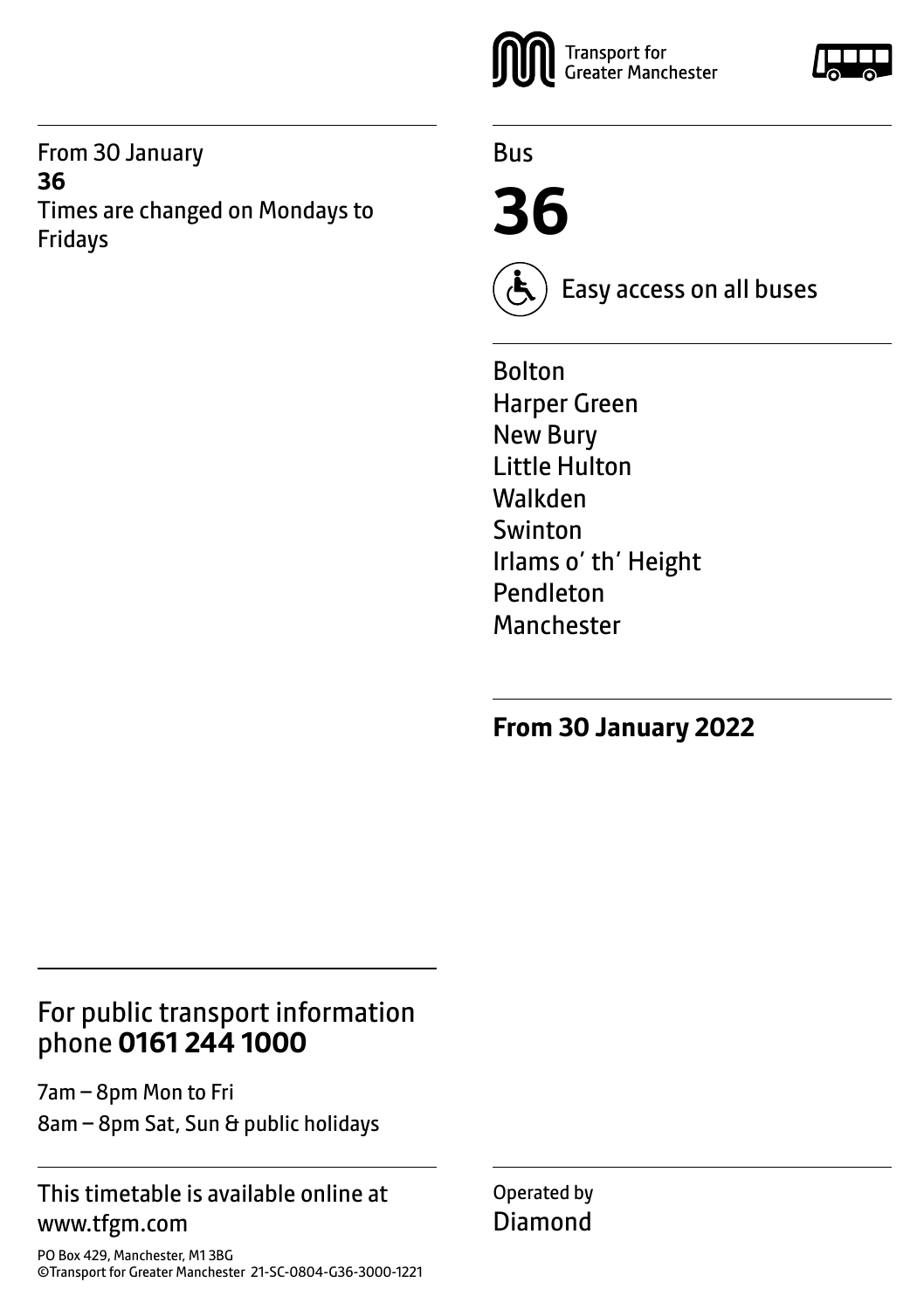# Additional information

# Alternative format

To ask for leaflets to be sent to you, or to request large print, Braille or recorded information phone 0161 244 1000 or visit www.tfgm.com

### Easy access on buses



 Journeys run with low floor buses have no steps at the entrance, making getting on and off easier. Where shown, low floor buses have a ramp for access and a dedicated space for wheelchairs and pushchairs inside the bus. The bus operator will always try to provide easy access services where these services are scheduled to run.

# Using this timetable

Timetables show the direction of travel, bus numbers and the days of the week. Main stops on the route are listed on the left. Where no time is shown against a particular stop, the bus does not stop there on that journey. Check any letters which are shown in the timetable against the key at the bottom of the page.

# Where to find information about service changes

www.tfgm.com Bus station posters Leaflets from outlets.

# Tickets and information

Bus companies offer a range of tickets for use on their own buses. For travel on any service in the County, use System One tickets, including DaySaver. Travelshops provide tickets, information and journey planning advice on buses, trains and trams for work and pleasure.

# Using the 24 hour clock

Times are shown in four figures. The first two are the hour and the last two are the minutes.

0753 is 53 minutes past 7am 1953 is 53 minutes past 7pm



# Operator details

#### **Diamond**

Weston Street Bolton BL3 2AW Telephone 01204 937535 Email commentsdiamondbusnorthwest@rotala.co.uk www.diamondbuses.com

### **Travelshops**

#### **Bolton Interchange**

Mon to Fri 7am to 5.30pm Saturday 8am to 5.30pm Sunday\* Closed

#### **Manchester Shudehill Interchange**

Mon to Sat 7am to 6pm Sunday Closed Public hols 10am to 1.45pm and 2.30pm to 5.30pm

\*Including public holidays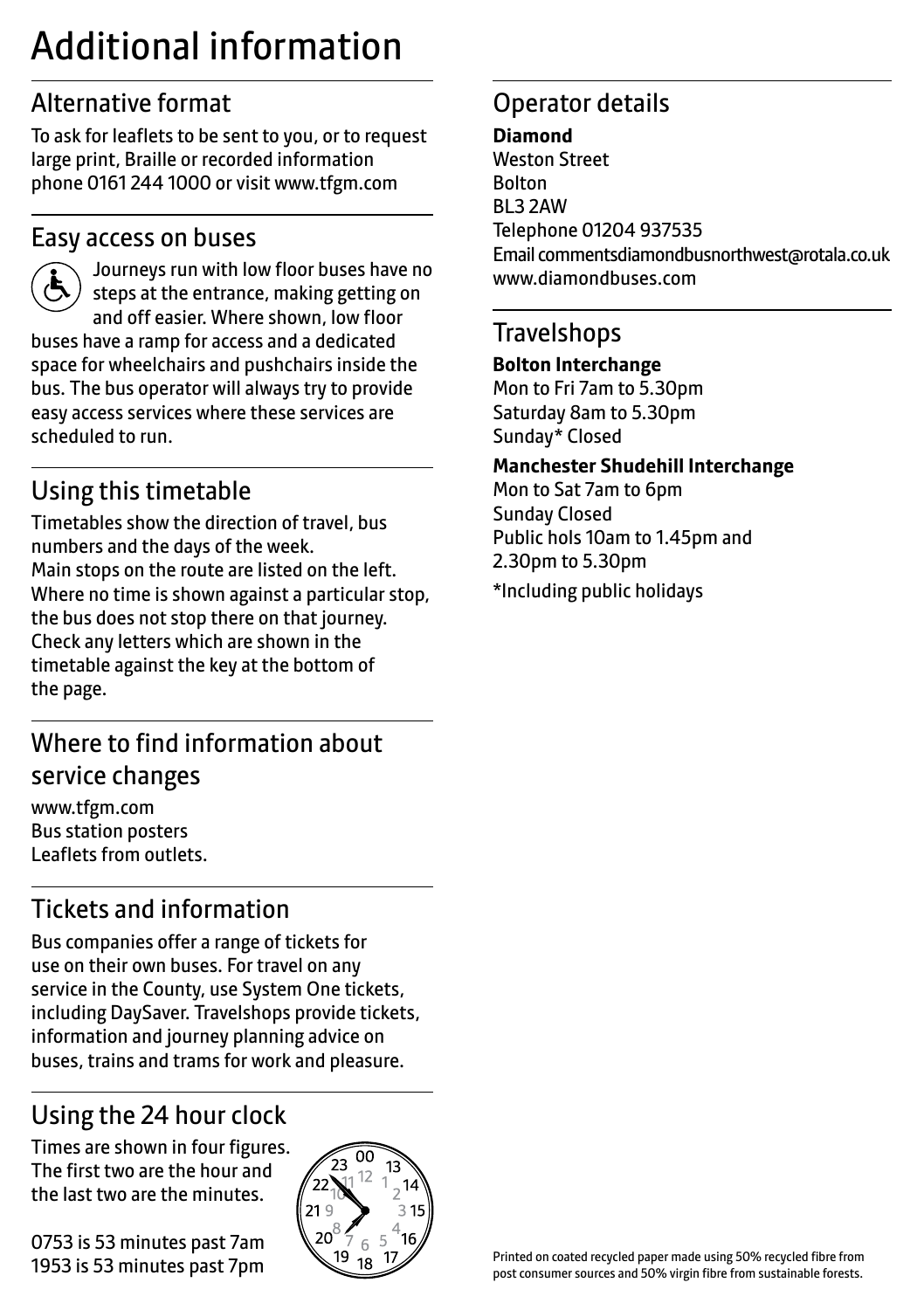| <b>Mondays to Fridays</b>                                                                            |                                                                   |  |  |  |  |  |  |                                                                                                 |                          |  |
|------------------------------------------------------------------------------------------------------|-------------------------------------------------------------------|--|--|--|--|--|--|-------------------------------------------------------------------------------------------------|--------------------------|--|
| Bolton, Interchange                                                                                  | 0349 0419 0449 0511 0534 0553 0605 0617 0629 0641 0652 0704 0719  |  |  |  |  |  |  |                                                                                                 | 0819 0831 0838 0854 0906 |  |
| Harper Green Road/Lavender Road 0358 0428 0458 0521 0544 0603 0615 0627 0639 0651 0703 0715 0731 and |                                                                   |  |  |  |  |  |  | 0831 0843 0850 0904 0916                                                                        |                          |  |
| Little Hulton, Cleggs Lane                                                                           |                                                                   |  |  |  |  |  |  | 0406 0436 0506 0529 0552 0611 0623 0635 0649 0702 0714 0726 0743 every 0843 0855 0901 0914 0926 |                          |  |
| Walkden, Stocks Hotel                                                                                |                                                                   |  |  |  |  |  |  | 0418 0448 0518 0544 0607 0626 0638 0650 0704 0717 0729 0741 0759 12 0859 0911 0917 0929 0941    |                          |  |
| Swinton, Civic Centre                                                                                |                                                                   |  |  |  |  |  |  | 0426 0456 0526 0554 0617 0636 0649 0701 0715 0728 0740 0752 0810 mins 0910 0921 0927 0938 0950  |                          |  |
| <b>Salford Shopping Centre</b>                                                                       |                                                                   |  |  |  |  |  |  | 0438 0508 0538 0606 0630 0649 0703 0715 0731 0744 0755 0807 0826 until 0926 0936 0942 0953 1005 |                          |  |
|                                                                                                      | A 150 A500 A550 A610 A615 A506 A500 A505 A551 AA01 AA03 AA00 AAJA |  |  |  |  |  |  |                                                                                                 |                          |  |

| Swinton, Civic Centre           | 0426 | 0456  | 0526 | 0554 | 0617  | 0636 | 0649 | 0701 | 0715 | 0728 | 0740 | 0752 | 0810 | mins  | 0910 | 0921 | 0927 | 0938 | 0950 |
|---------------------------------|------|-------|------|------|-------|------|------|------|------|------|------|------|------|-------|------|------|------|------|------|
| <b>Salford Shopping Centre</b>  | 0438 | 0508  | 0538 | 0606 | 0630  | 0649 | 0703 | 0715 | 0731 | 0744 | 0755 | 0807 | 0826 | until | 0926 | 0936 | 0942 | 0953 | 1005 |
| Manchester, Piccadilly Gardens  | 0450 | 0520  | 0550 | 0619 | 0647  | 0706 | 0722 | 0735 | 0751 | 0804 | 0817 | 0829 | 0848 |       | 0948 | 0956 | 1002 | 1013 | 1025 |
|                                 |      |       |      |      |       |      |      |      |      |      |      |      |      |       |      |      |      |      |      |
| Bolton, Interchange             | 0918 |       | 1318 | 1330 |       | 1418 | 1430 | 1442 | 1454 | 1506 | 1518 | 1530 | 1542 | 1556  | 1612 | 1639 | 1653 | 1707 | 1718 |
| Harper Green Road/Lavender Road | 0928 | and   | 1328 | 1340 | and   | 1428 | 1440 | 1452 | 1504 | 1516 | 1528 | 1540 | 1552 | 1606  | 1622 | 1649 | 1703 | 1717 | 1728 |
| Little Hulton, Cleggs Lane      | 0938 | every | 1328 | 1350 | every | 1438 | 1450 | 1504 | 1516 | 1529 | 1542 | 1555 | 1607 | 1621  | 1637 | 1704 | 1718 | 1730 | 1741 |
| Walkden, Stocks Hotel           | 0953 | 12    | 1353 | 1405 | -12   | 1453 | 1505 | 1520 | 1534 | 1547 | 1600 | 1613 | 1625 | 1640  | 1656 | 1719 | 1733 | 1745 | 1756 |
| Swinton, Civic Centre           | 1002 | mins  | 1402 | 1414 | mins  | 1502 | 1515 | 1530 | 1544 | 1557 | 1610 | 1623 | 1635 | 1650  | 1706 | 1729 | 1743 | 1755 | 1806 |
| <b>Salford Shopping Centre</b>  | 1017 | until | 1417 | 1429 | until | 1517 | 1530 | 1546 | 1600 | 1613 | 1626 | 1639 | 1651 | 1706  | 1722 | 1744 | 1758 | 1810 | 1821 |
| Manchester, Piccadilly Gardens  | 1037 |       | 1437 | 1450 |       | 1538 | 1551 | 1607 | 1621 | 1634 | 1647 | 1700 | 1712 | 1727  | 1743 | 1804 | 1818 | 1830 | 1841 |
| Bolton, Interchange             | 1730 | 1745  | 1755 | 1815 | 1845  | 1915 | 1945 | 2015 | 2045 | 2115 | 2145 | 2215 | 2245 | 2315  |      |      |      |      |      |
| Harper Green Road/Lavender Road | 1740 | 1755  | 1805 | 1825 | 1855  | 1924 | 1954 | 2024 | 2054 | 2124 | 2154 | 2224 | 2254 | 2324  |      |      |      |      |      |
| Little Hulton, Cleggs Lane      | 1753 | 1807  | 1817 | 1835 | 1905  | 1933 | 2003 | 2033 | 2103 | 2133 | 2203 | 2233 | 2303 | 2333  |      |      |      |      |      |
| Walkden, Stocks Hotel           | 1809 | 1822  | 1832 | 1850 | 1920  | 1946 | 2016 | 2046 | 2116 | 2146 | 2216 | 2246 | 2316 | 2346  |      |      |      |      |      |
| Swinton, Civic Centre           | 1819 | 1831  | 1841 | 1858 | 1928  | 1954 | 2024 | 2054 | 2124 | 2154 | 2224 | 2254 | 2324 |       |      |      |      |      |      |
| <b>Salford Shopping Centre</b>  | 1833 | 1845  | 1855 | 1912 | 1942  | 2008 | 2038 | 2108 | 2138 | 2206 | 2236 | 2306 | 2336 |       |      |      |      |      |      |
| Manchester, Piccadilly Gardens  | 1821 | 1903  | 1911 | 1926 | 1956  | 2022 | 2052 | 2122 | 2152 | 2220 | 2250 | 2320 | 2350 |       |      |      |      |      |      |

& - All bus 36 journeys are run using easy access buses. See inside front cover of this leaflet for details

**Summer times:** between mid July and early September, some timetables will be different. Check www.tfgm.com for details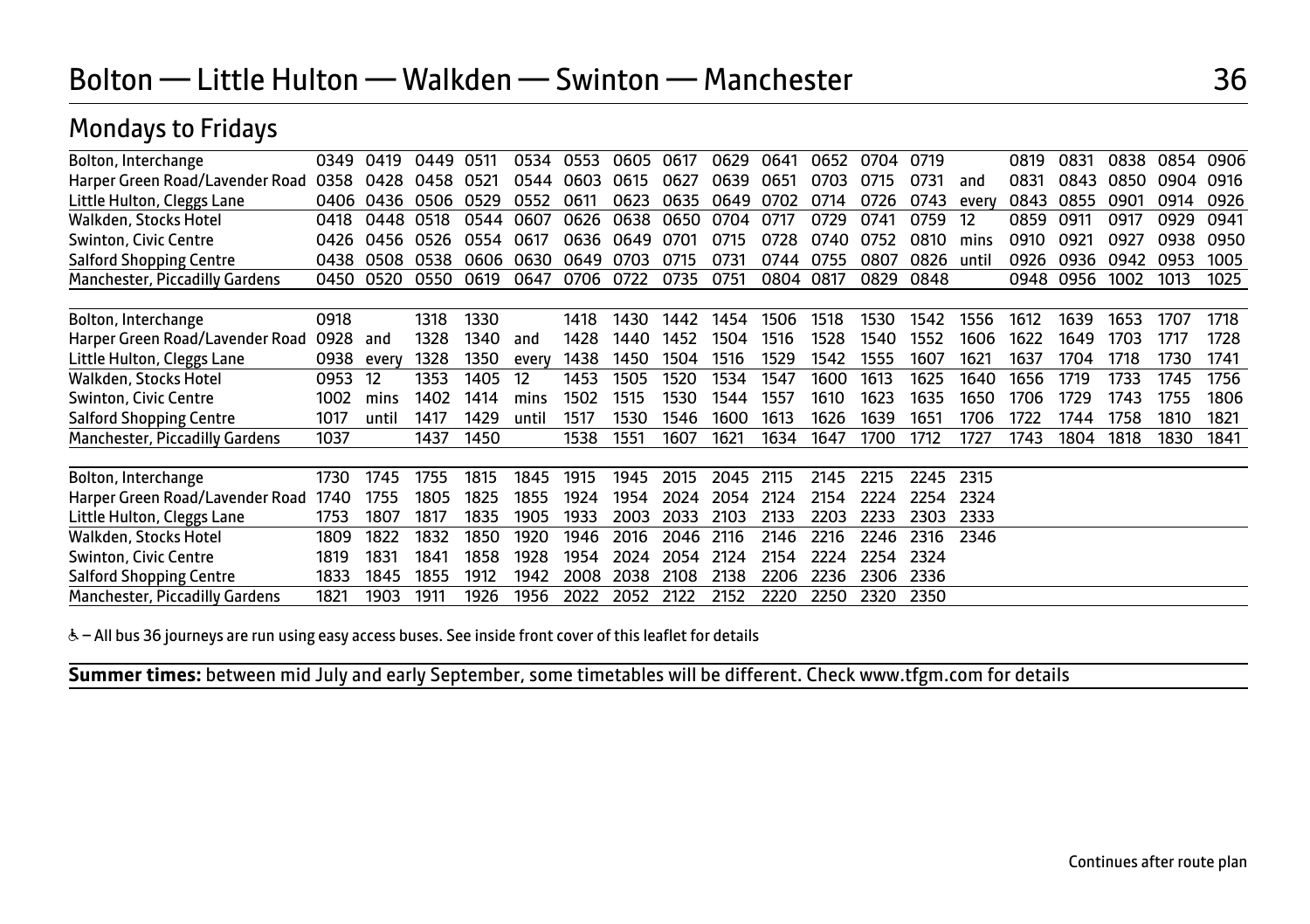

information being inaccurate.

**36**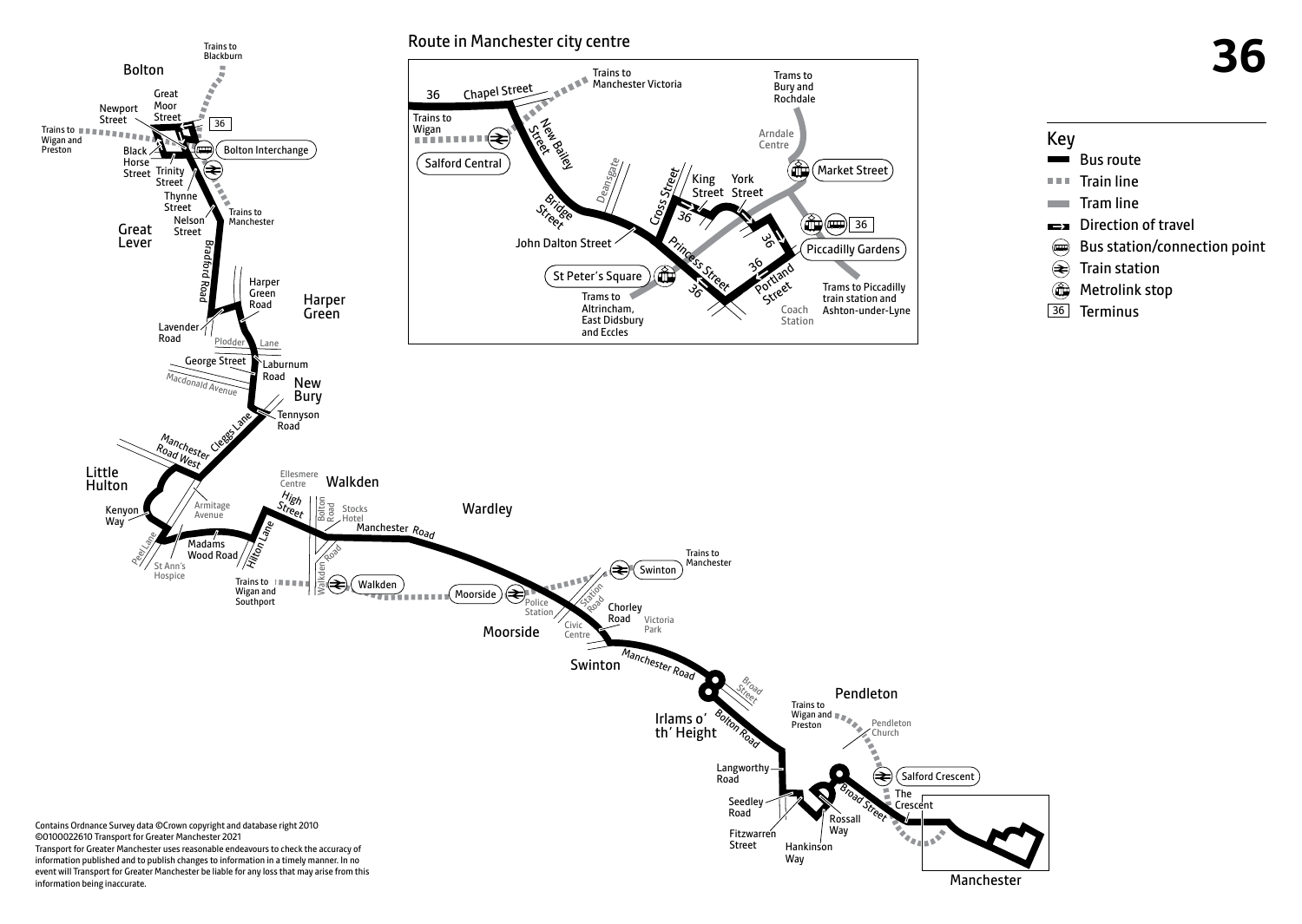### **Saturdays**

| Bolton, Interchange                   | 0451 | 0521 | 0551      | 0621 | 0651 | 0715   | 0735  | 0755 | 0815      | 0835 | 0855 0915 |      | 0922 | 0930       |       | 1706 | 1726 | 1746 | 1806 |
|---------------------------------------|------|------|-----------|------|------|--------|-------|------|-----------|------|-----------|------|------|------------|-------|------|------|------|------|
| Harper Green Road/Lavender Road       | 0459 | 0529 | 0559      | 0629 | 0659 | 0723   | 0743  | 0803 | 0823      |      | 0843 0903 | 0923 | 0932 | 0940 and   |       | 1716 | 1736 | 1756 | 1816 |
| Little Hulton, Cleggs Lane            | 0507 | 0537 | 0607      | 0637 | 0707 | 0731   | 0751  | 0811 | 0831      | 0851 | 0911      | 0931 | 0942 | 0950 everv |       | 1726 | 1746 | 1806 | 1826 |
| Walkden, Stocks Hotel                 | 0518 | 0548 | 0618      | 0648 | 0718 | 0743   | 0803  | 0823 | 0843      | 0903 | 0923      | 0943 | 0957 | 1005       | 12    | 1741 | 1801 | 1821 | 1841 |
| Swinton, Civic Centre                 | 0526 | 0556 | 0626 0656 |      | 0726 | 0751   | 0812  | 0832 | 0852      | 0912 | 0932      | 0952 | 1006 | 1014       | mins  | 1750 | 1810 | 1830 | 1850 |
| <b>Salford Shopping Centre</b>        | 0540 | 0610 | 0640 0710 |      | 0740 | 0805   | 0827  | 0847 | 0907      | 0927 | 0947      | 1007 | 1021 | 1029       | until | 1805 | 1825 | 1843 | 1903 |
| <b>Manchester, Piccadilly Gardens</b> | 0555 | 0625 | 0655      | 0725 | 0755 | 0825   | 0847  | 0907 | 0927      | 0947 | 1007      | 1027 | 1041 | 1049       |       | 1825 | 1841 | 1858 | 1917 |
|                                       |      |      |           |      |      |        |       |      |           |      |           |      |      |            |       |      |      |      |      |
| Bolton, Interchange                   | 1826 | 1846 | 1915      | 1945 | 2015 | 2045   | 2115  | 2145 | 2215      | 2245 | -2315     |      |      |            |       |      |      |      |      |
| Harper Green Road/Lavender Road       | 1836 | 1856 | 1924      | 1954 | 2024 | 2054   | -2123 | 2153 | 2223      | 2253 | - 2323    |      |      |            |       |      |      |      |      |
| Little Hulton, Cleggs Lane            | 1846 | 1906 | 1933      | 2003 | 2033 | 2103   | 2133  | 2203 | 2233      | 2303 | 2333      |      |      |            |       |      |      |      |      |
| Walkden, Stocks Hotel                 | 1901 | 1921 | 1946      | 2016 | 2046 | - 2116 | 2146  | 2216 | 2246      | 2316 | -2346     |      |      |            |       |      |      |      |      |
| Swinton, Civic Centre                 | 1910 | 1930 | 1955      | 2025 | 2054 | 2124   | 2154  | 2224 | 2254 2324 |      |           |      |      |            |       |      |      |      |      |
| <b>Salford Shopping Centre</b>        | 1923 | 1943 | 2008      | 2038 | 2106 | 2136   | 2206  | 2236 | 2306 2336 |      |           |      |      |            |       |      |      |      |      |
| <b>Manchester, Piccadilly Gardens</b> | 1937 | 1957 | 2022      | 2052 | 2120 | 2150   | 2220  | 2250 | 2320      | 2350 |           |      |      |            |       |      |      |      |      |

## Sundays and public holidays (except Christmas and New Year period)

| Bolton, Interchange                                                | 0615 0645 0715 0745 0815 0845 0915 |  |  |  | 0945 1015                                         |                                                                                         |  |                               | 2015 2045 2115 2145 2215 2245 2315 |  |
|--------------------------------------------------------------------|------------------------------------|--|--|--|---------------------------------------------------|-----------------------------------------------------------------------------------------|--|-------------------------------|------------------------------------|--|
| Harper Green Road/Lavender Road 0625 0655 0725 0755 0823 0853 0923 |                                    |  |  |  | 0954 1024                                         | and                                                                                     |  |                               | 2024 2054 2123 2153 2223 2253 2323 |  |
| Little Hulton, Cleggs Lane                                         | 0634 0704 0734 0804 0833 0903 0933 |  |  |  |                                                   | 1004 1034 every 2034 2104 2133 2203 2233 2303 2333                                      |  |                               |                                    |  |
| Walkden, Stocks Hotel                                              |                                    |  |  |  |                                                   | 0647 0717 0747 0817 0846 0916 0946 1009 1017 1047 30 2047 2117 2146 2216 2246 2316 2346 |  |                               |                                    |  |
| Swinton, Civic Centre                                              |                                    |  |  |  |                                                   | 0655 0725 0755 0825 0854 0924 0954 1018 1026 1056 mins 2056 2125 2154 2224 2254 2324    |  |                               |                                    |  |
| Salford Shopping Centre                                            |                                    |  |  |  | 0705 0735 0805 0835 0906 0936 1006 1033 1041 1111 | until 2111 2136 2206 2236 2306 2336                                                     |  |                               |                                    |  |
| Manchester, Piccadilly Gardens                                     |                                    |  |  |  | 0720 0750 0820 0850 0920 0950 1020 1051 1101 1131 |                                                                                         |  | 2131 2152 2220 2250 2320 2350 |                                    |  |

For details of buses during the Christmas and New Year period, please phone 0161 244 1000

& - All bus 36 journeys are run using easy access buses. See inside front cover of this leaflet for details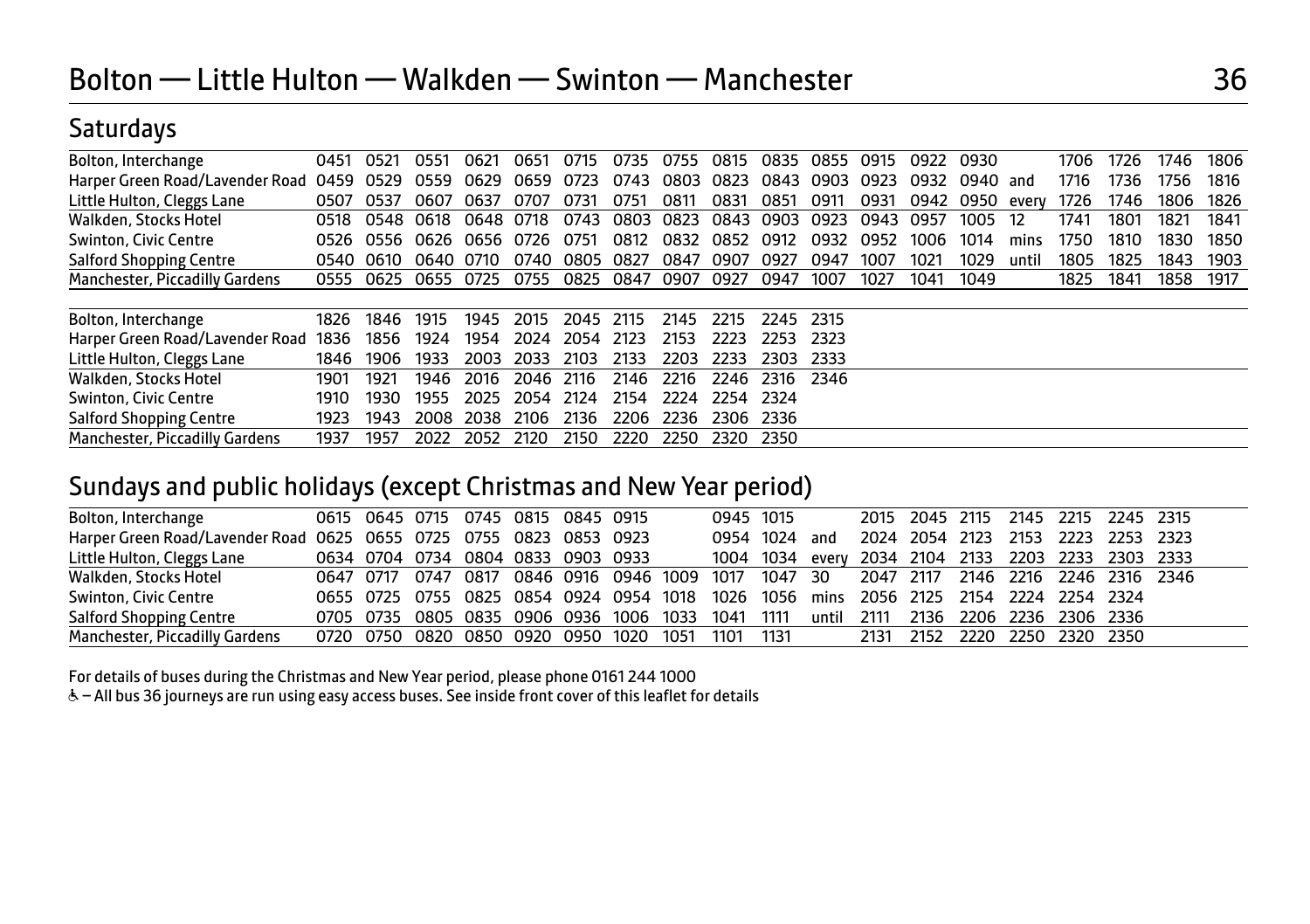# Mondays to Fridays

| <b>Manchester, Piccadilly Gardens</b> | 0500 | 0530 |      | 0600 |      | 0628 |      |      | 0653 |      | 0718 | 0730 | 0740      | 0756 | 0811  | 0822 | 0837 | 0850 | 0901 |
|---------------------------------------|------|------|------|------|------|------|------|------|------|------|------|------|-----------|------|-------|------|------|------|------|
| <b>Salford Shopping Centre</b>        | 0515 | 0545 |      | 0615 |      | 0643 |      |      | 0713 |      | 0738 | 0750 | 0800      | 0816 | 0831  | 0840 | 0855 | 0907 | 0919 |
| Swinton, Church                       | 0526 | 0556 |      | 0626 |      | 0656 | 0701 |      | 0728 |      | 0754 | 0806 | 0816      | 0832 | 0847  | 0855 | 0910 | 0922 | 0934 |
| Walkden, Ellesmere Centre             | 0534 | 0604 | 0622 | 0634 | 0648 | 0704 | 0710 | 0722 | 0737 | 0741 | 0805 | 0817 | 0827      | 0843 | 0858  | 0906 | 0921 | 0933 | 0945 |
| Little Hulton, Cleggs Lane            | 0547 | 0617 | 0635 | 0647 | 0701 | 0717 | 0723 | 0735 | 0750 | 0754 | 0818 | 0830 | 0840 0856 |      | 0911  | 0919 | 0934 | 0946 | 0958 |
| Harper Green Road/Lavender Road       | 0553 | 0623 | 0641 | 0653 | 0707 | 0725 | 0729 | 0742 | 0758 | 0802 | 0826 | 0838 | 0848      | 0903 | 0918  | 0926 | 0941 | 0953 | 1005 |
| Bolton, Interchange                   | 0605 | 0635 | 0654 | 0705 | 0720 | 0739 | 0744 | 0756 | 0816 | 0820 | 0843 | 0855 | 0905      | 0917 | 0932  | 0940 | 0955 | 1007 | 1019 |
|                                       |      |      |      |      |      |      |      |      |      |      |      |      |           |      |       |      |      |      |      |
| Manchester, Piccadilly Gardens        | 0913 | 0926 | 0937 | 0950 | 1001 | 1013 | 1026 | 1036 | 1050 | 1101 | 1113 | 1125 | 1137      | 1150 | 1201  | 1213 | 1225 | 1237 | 1250 |
| <b>Salford Shopping Centre</b>        | 0931 | 0943 | 0955 | 1007 | 1019 | 1031 | 1043 | 1055 | 1107 | 1119 | 1131 | 1143 | 1155      | 1207 | 1219  | 1231 | 1243 | 1255 | 1307 |
| Swinton, Church                       | 0946 | 0958 | 1010 | 1022 | 1034 | 1046 | 1058 | 1110 | 1122 | 1134 | 1146 | 1158 | 1210      | 1222 | 1234  | 1246 | 1258 | 1310 | 1322 |
| Walkden, Ellesmere Centre             | 0957 | 1009 | 1021 | 1033 | 1045 | 1057 | 1109 | 1121 | 1133 | 1145 | 1157 | 1209 | 1221      | 1233 | 1245  | 1257 | 1309 | 1321 | 1333 |
| Little Hulton, Cleggs Lane            | 1010 | 1022 | 1034 | 1046 | 1058 | 1110 | 1122 | 1134 | 1146 | 1158 | 1210 | 1222 | 1234      | 1246 | 1258  | 1310 | 1322 | 1334 | 1346 |
| Harper Green Road/Lavender Road       | 1017 | 1029 | 1041 | 1053 | 1105 | 1117 | 1129 | 1141 | 1153 | 1205 | 1217 | 1229 | 1241      | 1253 | 1305  | 1317 | 1329 | 1341 | 1353 |
| Bolton, Interchange                   | 1031 | 1043 | 1055 | 1107 | 1119 | 1131 | 1143 | 1155 | 1207 | 1219 | 1231 | 1243 | 1255      | 1307 | 1319  | 1331 | 1343 | 1355 | 1407 |
|                                       |      |      |      |      |      |      |      |      |      |      |      |      |           |      |       |      |      |      |      |
| Manchester, Piccadilly Gardens        | 1301 | 1313 | 1325 | 1337 | 1350 | 1401 | 1413 | 1426 | 1436 | 1450 | 1501 | 1513 | 1526      | 1536 | 1550  | 1603 | 1620 | 1631 | 1646 |
| <b>Salford Shopping Centre</b>        | 1319 | 1331 | 1343 | 1355 | 1407 | 1419 | 1431 | 1443 | 1455 | 1508 | 1521 | 1533 | 1547      | 1557 | 1611  | 1624 | 1641 | 1652 | 1707 |
| Swinton, Church                       | 1334 | 1346 | 1358 | 1410 | 1422 | 1434 | 1446 | 1458 | 1510 | 1524 | 1537 | 1550 | 1604      | 1614 | 1628  | 1641 | 1658 | 1709 | 1724 |
| Walkden, Ellesmere Centre             | 1345 | 1357 | 1409 | 1421 | 1433 | 1445 | 1457 | 1510 | 1522 | 1536 | 1549 | 1605 | 1620      | 1630 | 1644  | 1657 | 1714 | 1725 | 1740 |
| Little Hulton, Cleggs Lane            | 1358 | 1410 | 1422 | 1434 | 1446 | 1458 | 1510 | 1523 | 1538 | 1552 | 1605 | 1621 | 1636      | 1646 | 1700  | 1713 | 1730 | 1741 | 1754 |
| Harper Green Road/Lavender Road       | 1405 | 1417 | 1429 | 1441 | 1453 | 1505 | 1517 | 1531 | 1546 | 1600 | 1613 | 1630 | 1645      | 1655 | 1709  | 1722 | 1739 | 1750 | 1802 |
| Bolton, Interchange                   | 1419 | 1431 | 1443 | 1455 | 1507 | 1519 | 1531 | 1546 | 1601 | 1616 | 1631 | 1646 | 1701      | 1711 | 1725  | 1738 | 1755 | 1806 | 1817 |
| Manchester, Piccadilly Gardens        | 1659 | 1713 | 1726 | 1740 | 1756 | 1806 | 1818 | 1830 | 1843 | 1856 | 1910 | 1920 | 1935      | 1955 |       | 2355 |      |      |      |
| <b>Salford Shopping Centre</b>        | 1720 | 1735 | 1748 | 1801 | 1818 | 1828 | 1839 | 1851 | 1903 | 1913 | 1924 | 1936 | 1951      | 2011 | and   | 0011 |      |      |      |
| Swinton, Church                       | 1736 | 1751 | 1803 | 1817 | 1833 | 1843 | 1854 | 1906 | 1916 | 1926 | 1937 | 1949 | 2004      | 2024 | every | 0024 |      |      |      |
| Walkden, Ellesmere Centre             | 1753 | 1805 | 1818 | 1832 | 1848 | 1857 | 1908 | 1916 | 1925 | 1934 | 1945 | 1957 | 2012      | 2032 | 30    | 0032 |      |      |      |
| Little Hulton, Cleggs Lane            | 1807 | 1819 | 1830 | 1844 | 1900 | 1909 | 1920 | 1928 | 1937 | 1945 | 1956 | 2008 | 2023      | 2043 | mins  | 0043 |      |      |      |
| Harper Green Road/Lavender Road       | 1815 | 1827 | 1838 | 1852 | 1908 | 1917 | 1926 | 1934 | 1943 | 1951 | 2002 | 2014 | 2029      | 2049 | until | 0049 |      |      |      |
| Bolton, Interchange                   | 1830 | 1842 | 1853 | 1907 | 1920 | 1929 | 1938 | 1946 | 1955 | 2002 | 2013 | 2025 | 2040      | 2100 |       | 0100 |      |      |      |

& - All bus 36 journeys are run using easy access buses. See inside front cover of this leaflet for details

**Summer times:** between mid July and early September, some timetables will be different. Check www.tfgm.com for details